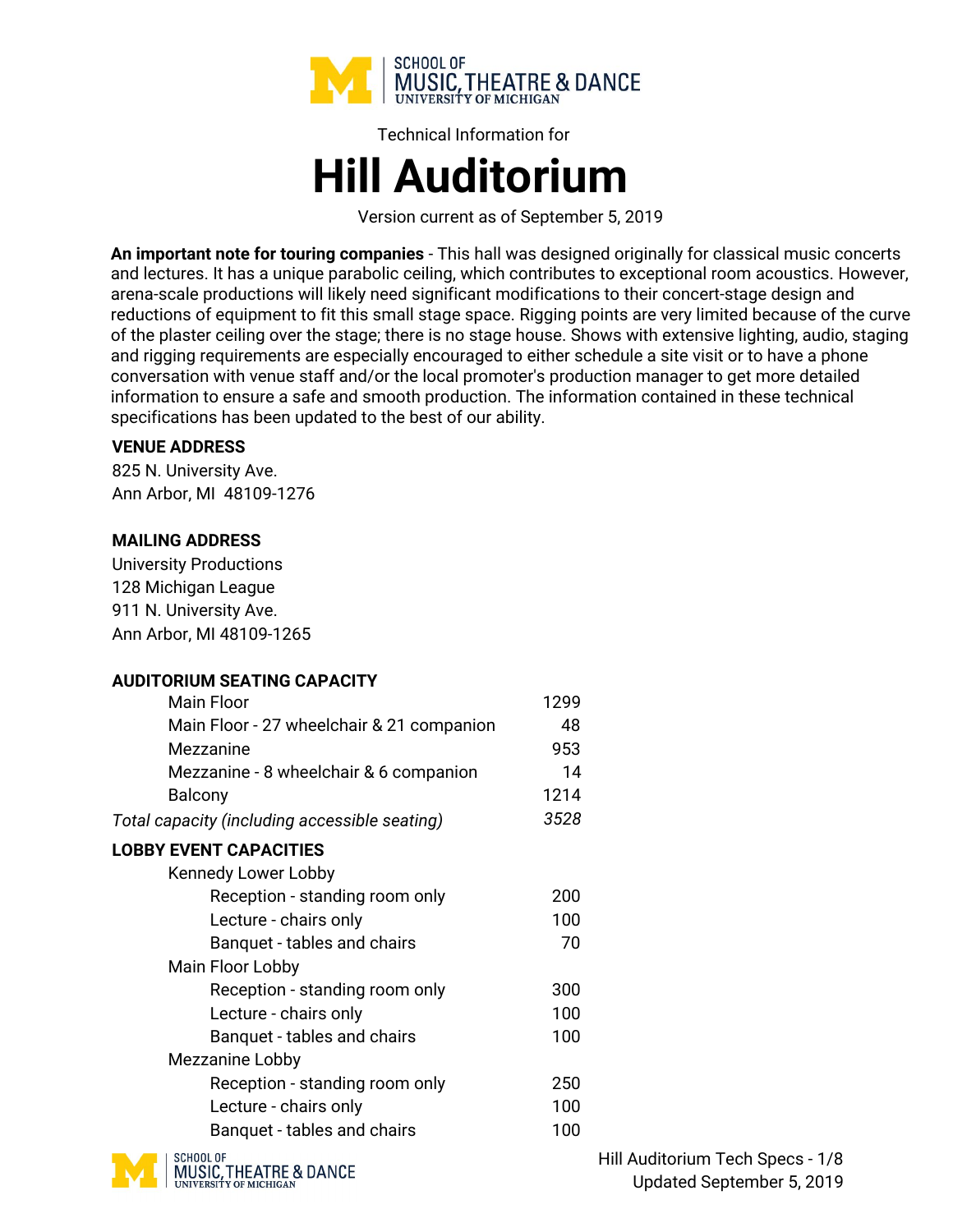#### **LOAD-IN ACCESS**

*Loading doors are located on S. Thayer Street between N. University and Washington Streets.*

| Loading Dock A (semi trailers)<br>Loading Dock B (short trucks)                                  | Approx. 14' x 60'<br>Approx. 14' x 40'               |
|--------------------------------------------------------------------------------------------------|------------------------------------------------------|
| *Refer to dock drawing under stage plans for specific lengths<br>in regards to sidewalk and road |                                                      |
| <b>Loading Dock Elevator</b>                                                                     | $3'$ -9" x 7' (door)                                 |
| (to basement only)                                                                               | $5'$ -6" x 8' (cab floor)                            |
| Two (2) Elevators located in main lobby 3'-6" x 7' (door)                                        |                                                      |
|                                                                                                  | $5'$ -8" x $5'$ -3" (cab floor)                      |
| (protective quilts are mandatory when moving equipment)                                          |                                                      |
| <b>Stage Doors</b>                                                                               | $8' \times 8'$                                       |
| <b>STAGE SPECIFICATIONS</b>                                                                      |                                                      |
| Width of stage                                                                                   | 40' to 70'                                           |
| Depth of stage (at center line)                                                                  | 29'                                                  |
| <b>Stage Ceiling</b>                                                                             | Parabolic curve with decorative plaster lattice work |
|                                                                                                  | No stage house                                       |
| Floor to Stage                                                                                   | $39\frac{1}{2}$                                      |
| Stage lift                                                                                       | $9' - 10'' \times 7'$                                |
| Basement ceiling height                                                                          | 6' clearance                                         |
| Stage floor                                                                                      | maple parquet w/light cherry stain                   |

#### **RIGGING**

Limited availability; check with house technicians for information. Specified points have been engineered and designated. *Only trained rigging personnel are allowed to access these points.*

## **COMPANY SWITCHES**

110v/208v 3 phase

One (1) 400 amp. disconnect basement stage left

One (1) 400 amp. disconnect basement stage right

Two (2) 200 amp. disconnect in basement stage right, one with separate ground common to house sound system.

*Note - all are sequential cam locks. House will provide adaptors to allow connection of normal cam locks. Pass- through holes allow feeder to reach stage level.*

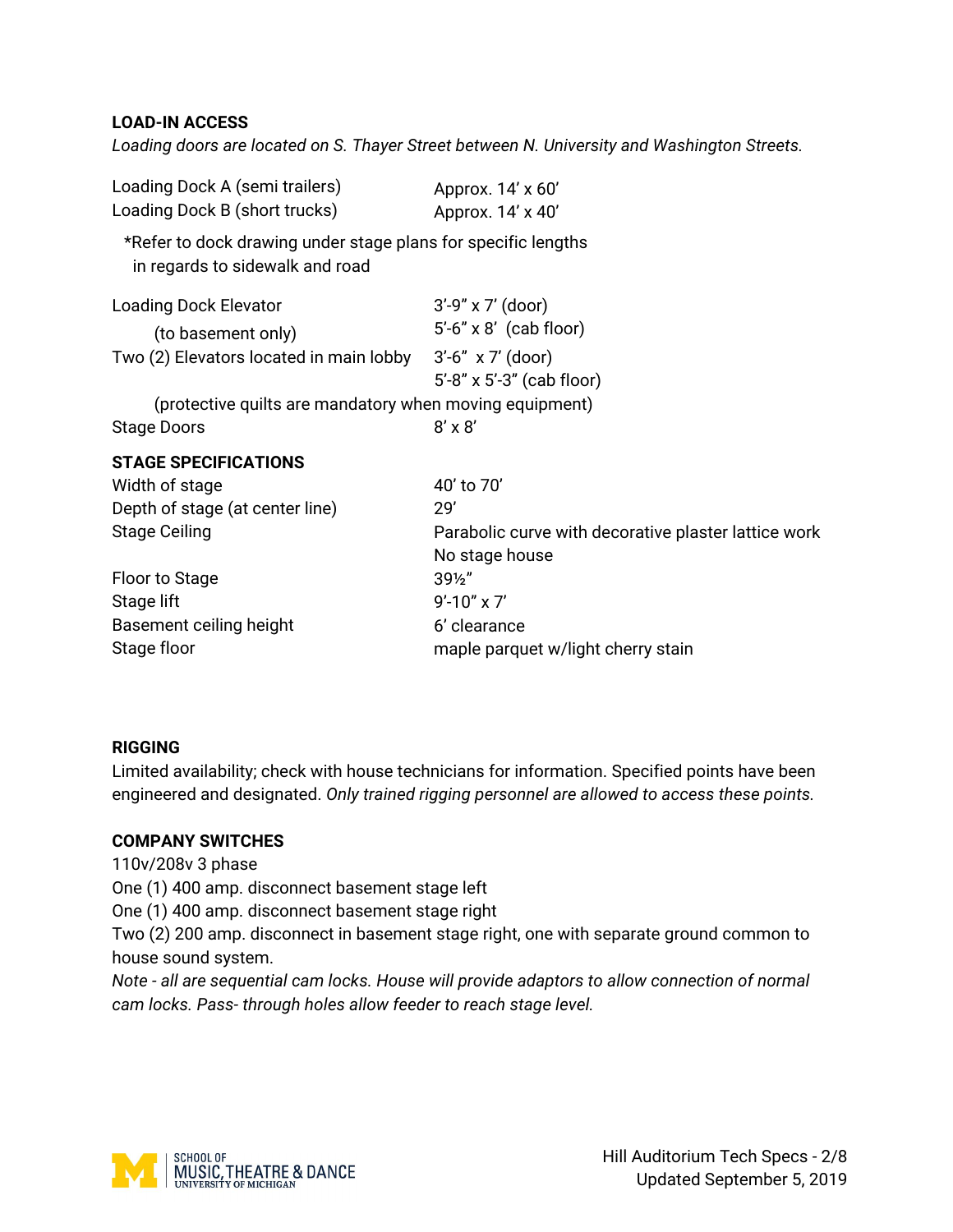## **LIGHTING SYSTEM**

*Full concert lighting designed to accommodate needs from soloists, piano and organ recitals, to large orchestra/choral ensembles. Limited lighting positions for arena-style concerts.*

## **Lighting Control:**

One (1) ETC IonXE 20 (in SR control booth) Note: Operating system face panel 1.0.0.9.0.4 ETC Net/DMX ports distributed throughout the hall

## **Front of House:**

Follow Spot Booth (located at center rear of the balcony) Two (2) Lycian M2, 2500 Watt, 220V Followspots *Note - Three (3) 30 amp 110/208 single phase circuits are available for renter-provided additional or substitute followspots.* 

## Box Booms

Twelve (12) ETC Source Four 10° 750w, stage left Twelve (12) ETC Source Four 10° 750w stage right *Note - Fall protection is mandatory and careful restoration to house focus required at strike.* 

## **Overstage Attic:**

Twenty-Six (26) ETC Source Four PARs MFL 750w

## **Front of House Attic:**

Twenty-three (23) ETC Source Four 10° 750w Seven (7) ETC Source Four 5° 750w

*Note - Attic instruments are hardwired and can not move. Limited focusing range. Renter must restore focus at strike. Fall protection required at some locations.* 

# **SOUND SYSTEM**

*The hall has equipment adequate to provide audio support for most small conferences, lectures, and playback requirements. Please indicate your needs at the time of finalizing your rental agreement and we will do our best to meet them.* 

**An important note for touring companies** - No more than eight (8) 1200watt Sub Cabinets may be placed onstage at any time and these subs may NOT be stacked. Additionally any multiple of speakers within a 4' zone of the stage lip, must be lashed together with a truck grade strap due to the proximity of the audience to the speakers.

## **Console**

One (1) 12/4 channel rack mounted Crest mixer located in control booth stage right

## **Playback**

One (1) Marantz CDR631 CD Player/Recorder



Hill Auditorium Tech Specs - 3/8 Updated September 5, 2019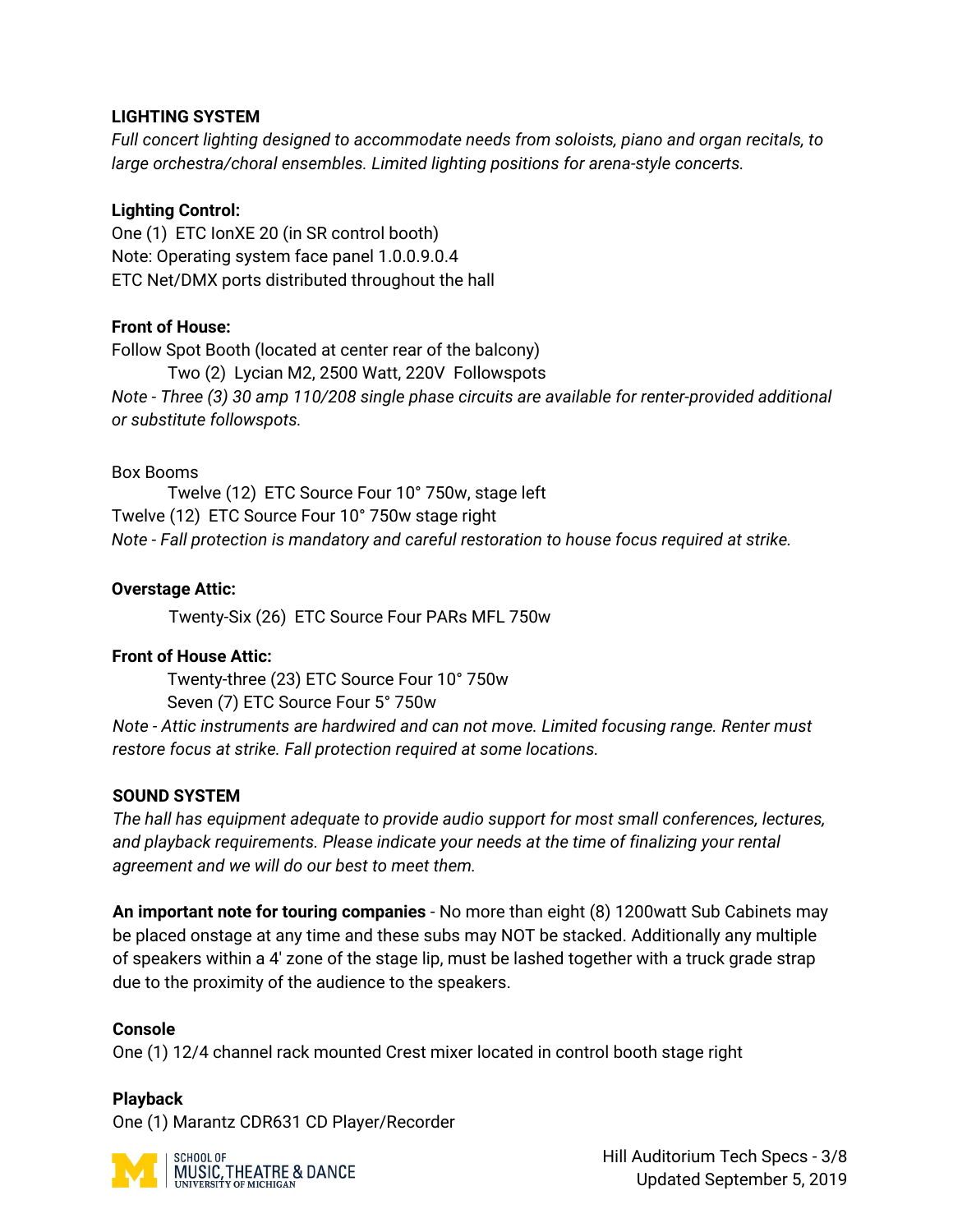## **Speakers**

Two (2) computer-controlled EAW line arrays (located behind organ pipes at upstage wall) One (1) Sub Woofer, Rinkus-Heinz (located behind organ pipes at upstage wall) Rinkus-Heinz front fill speakers at stage lip Under-balcony delays are located underneath mezzanine and balcony overhangs

#### **Microphones**

*Microphones and portable mixer cannot support live mixing of large scale music events.* Two (2) Shure Beta 57A Four (4) Shure Beta 58A One (1) Shure SM 58 w/switch Two (2) Shure Beta 87A Two (2) Shure ULXD4D Receivers Two (2) Shure ULXD1 Laveliers Two (2) Shure ULXD2 Handhelds *Note - Only two (2) wireless units may be used at one time.* Eight (8) straight microphone stands with boom arms

Access port from mix position on main floor to cable passage in basement.

### **COMMUNICATION SYSTEMS**

#### **Intercom**

One (1) dressing room monitor system w/ dressing room page

#### **Headset System**

Ten (10) single muff headsets, Clear-Com CC-75 Ten (10) single channel belt pack, Clear-Com RS-501

#### **Headset Stations**

Control booth, stage right Backstage right Backstage left Followspot booth (balcony) Cable passageway, below house mix position Loading Dock Front face of stage at center

#### **Video**

One (1) for stage-view camera mounted on mezzanine ceiling One (1) for conductor-view camera mounted behind organ pipes Stage-view located in the control booth SR

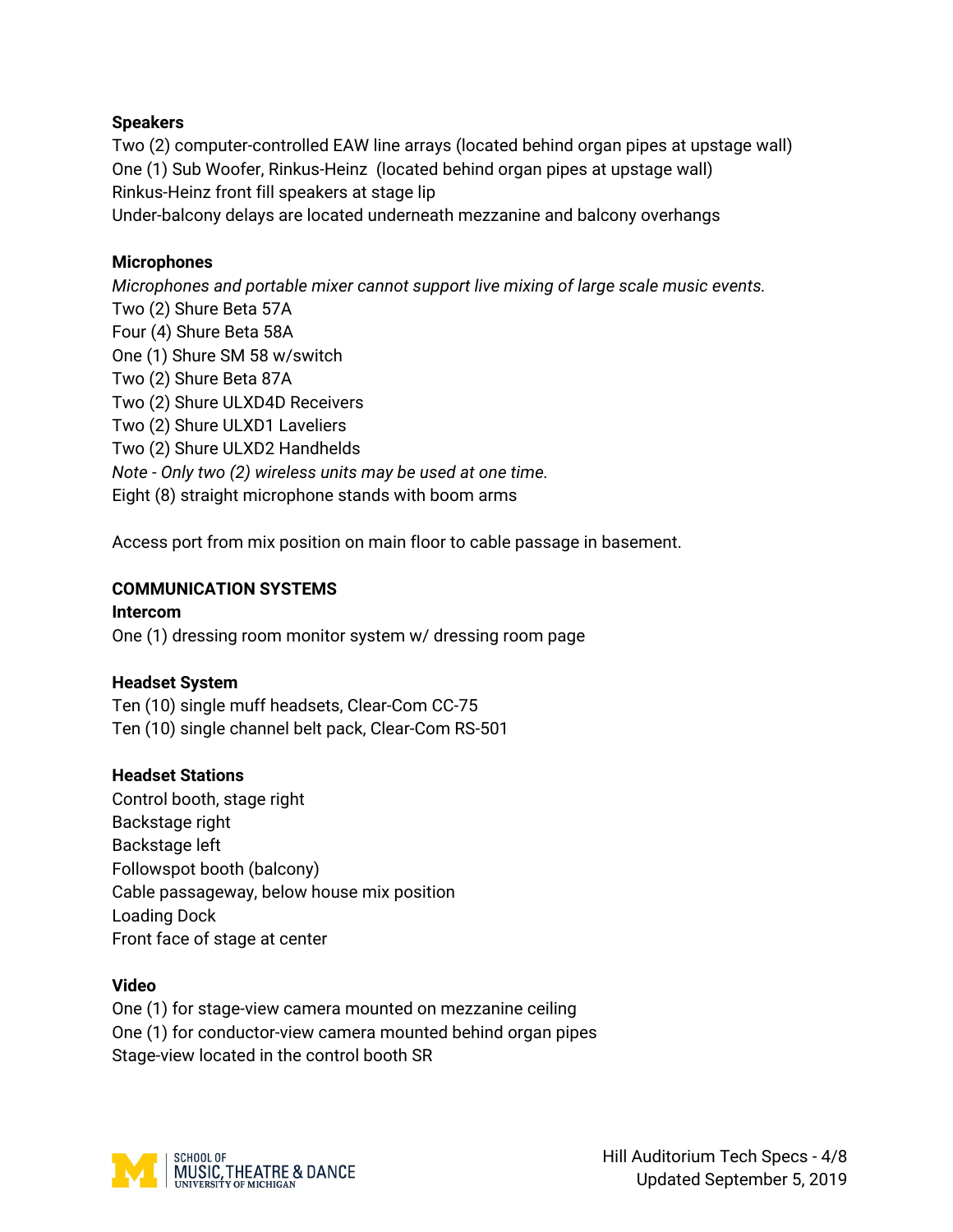## **INFORMATION SYSTEM**

Wired - Ethernet 1000 Base-T, located in box office, House Tech booth and various locations throughout the building. Advance arrangements required for access.

Wireless - U-M Wireless on-stage and in the auditorium and main lobby please refer to http://www.itdcom.itd.mich.edu/wireless/ for information regarding access and settings.

## **DRESSING ROOMS**

*There are no laundry facilities in the building.*

# **One Flight Below Stage Level:**

## Open area for large ensemble.

*Note - Upon prior arrangement, one hundred twenty-three (123) lockers are available in the basement of the Modern Languages Building accessible through the basement of the Auditorium, after 4pm Monday - Friday and all day on weekends. Contact your event coordinator for more information.*

## **Stage Level:**

One (1) Dressing Room for one person with private bath and shower, located on stage right. Two (2) Dressing Rooms - One (1) for two persons, One (1) for four persons, which may also function as production office, located on stage left.

## **One Flight Above Stage Level:**

One (1) Ensemble Room - seating and mirrors for 9 performers with a basin, located on stage left. May also function as catering room.

One (1) Dressing Room - seating and mirrors for 4 performers located on stage left. One (1) Warm-up Room with baby grand piano located on stage right. Piano used only by special permission of the University Musical Society. Contact Jeff Beyersdorf at 734.615.4285.

## **Two Flights Above Stage Level:**

One (1) Dressing Room - seating and mirrors for 9 performers located on stage left.

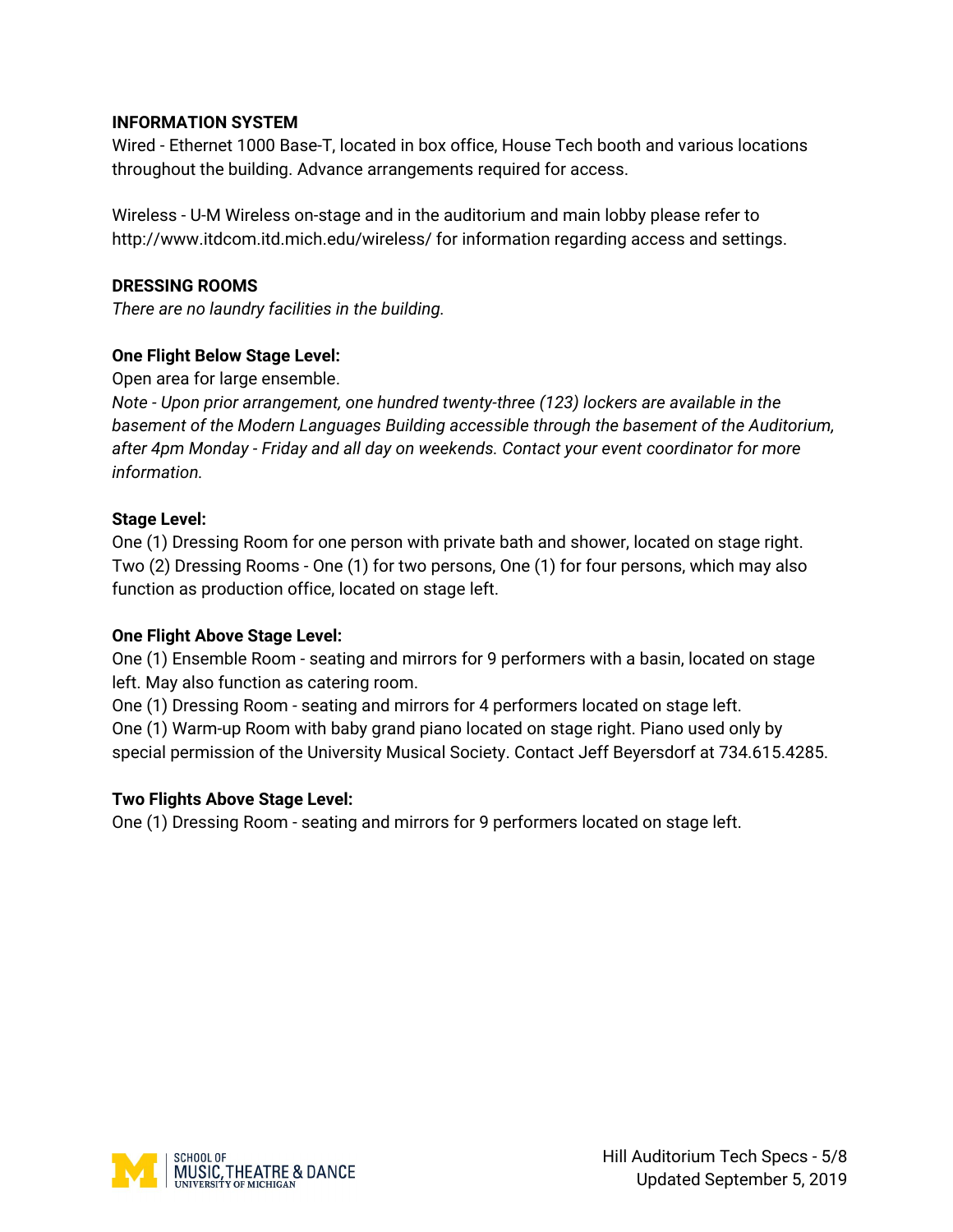## **STAGE EXTENSIONS**

*Use of the stage and pontoon extensions requires a loss of seating with additional labor charges for set-up and removal. Removable stairs may be used with either of the below stage extensions, however, please note that three more rows in sections 2, 3, and 4 will be unusable.*

#### **Stage extension**

*4'6" additional stage depth*

Seating covered:

| <b>Section</b> | Row | Seats   |
|----------------|-----|---------|
| 2              | А   | 201-211 |
| 3              | А   | 301-314 |
| 4              | А   | 401-411 |
| 2              | B   | 201-212 |
| 3              | B   | 301-314 |
|                | R   | 401-412 |

#### **Pontoon extension**

*The pontoon extensions can only be used with the stage extension.*

| Seating covered: |  |  |
|------------------|--|--|
|------------------|--|--|

| Section | Row | <b>Seats</b> |
|---------|-----|--------------|
| 2       | B   | 209-212      |
| 2       | C   | 209-213      |
| 4       | В   | 409-412      |
| 4       | C   | 409-413      |
| 2       | C   | 208          |
| 2       | D   | 209-215      |
| 4       | C   | 408          |
|         |     | 409-415      |

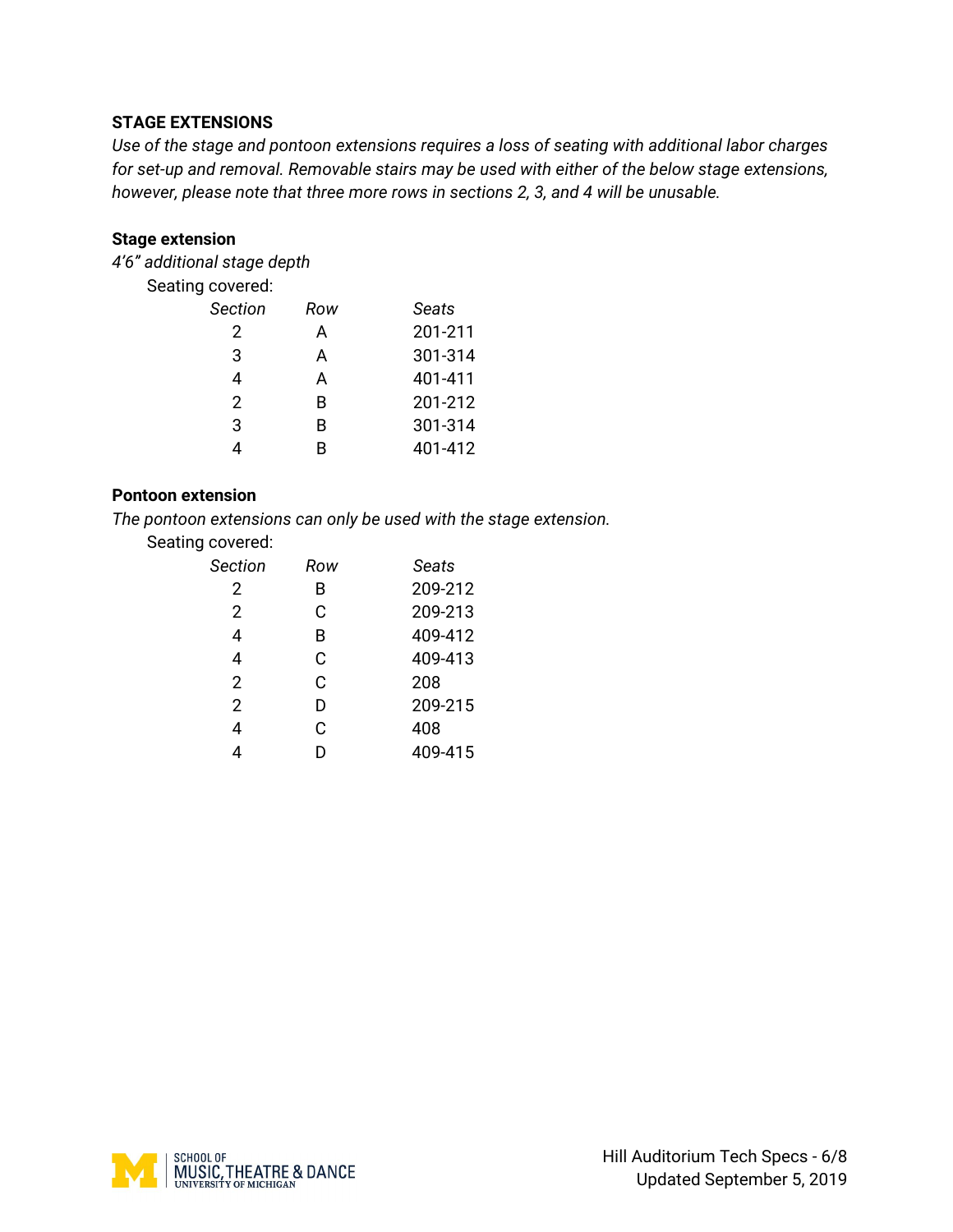### **REMOVABLE SEATING**

| Section 2    |         |                    |
|--------------|---------|--------------------|
| Row          | Seats   | Note               |
| A            | 201-211 |                    |
| в            | 201-212 |                    |
| C            | 201-213 |                    |
| Ω            | 201-205 | house mix position |
| R            | 201-205 | house mix position |
| S            | 201-205 | house mix position |
| $\mathbf{T}$ | 201-205 | house mix position |
|              |         |                    |

## *Section 3*

| Row | Seats   | Note               |
|-----|---------|--------------------|
| A   | 301-314 |                    |
| B   | 301-314 |                    |
| C   | 301-315 |                    |
| D   | 301-315 |                    |
| Е   | 301-315 |                    |
| Q   | 301-318 | house mix position |
| R   | 301-318 | house mix position |
| S   | 301-318 | house mix position |
| Т   | 301-318 | house mix position |

#### *Section 4*

| Row | Seats   | Note |
|-----|---------|------|
| А   | 401-411 |      |
| B   | 401-412 |      |
| C   | 401-413 |      |